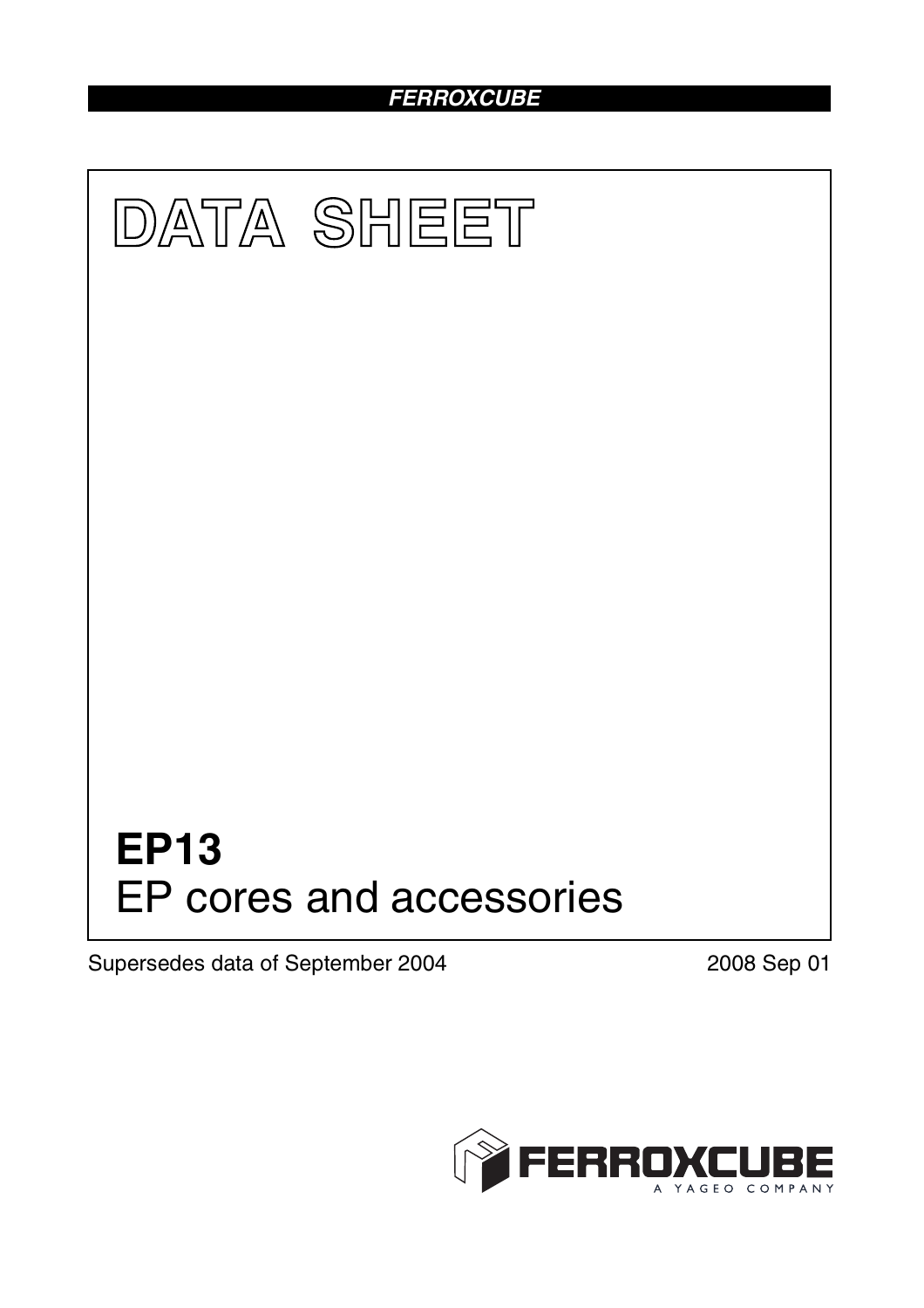#### **CORE SETS**

#### **Effective core parameters**

| <b>SYMBOL</b>             | <b>PARAMETER</b> | <b>VALUE</b>  | <b>UNIT</b>     |
|---------------------------|------------------|---------------|-----------------|
| $\Sigma(I/A)$             | core factor (C1) | 1.24          | $mm-1$          |
| $V_{\rm e}$               | effective volume | 472           | mm <sup>3</sup> |
| $\mathsf{l}_{\mathsf{e}}$ | effective length | 24.2          | mm              |
| $A_{e}$                   | effective area   | 19.5          | mm <sup>2</sup> |
| <b>\</b> min              | minimum area     | 14.9          | mm <sup>2</sup> |
| m                         | mass of core set | $\approx 4.7$ | g               |



#### **Core sets for filter applications**

Clamping force for  $A_L$  measurements, 30  $\pm$ 10 N.

| <b>GRADE</b> | п.<br>(nH)   | μe             | <b>AIR GAP</b><br>(µm) | <b>TYPE NUMBER</b> |
|--------------|--------------|----------------|------------------------|--------------------|
| 3B46<br>des  | $2150 + 25%$ | $\approx 2090$ | $\approx$              | EP13-3B46          |

#### **Core sets for general purpose transformers and power applications**

Clamping force for  $A_L$  measurements, 30  $\pm$ 10 N.

| <b>GRADE</b> | $A_L$<br>(nH) | μe             | <b>TOTAL AIR GAP</b><br>$(\mu m)$ | <b>TYPE NUMBER</b> |
|--------------|---------------|----------------|-----------------------------------|--------------------|
| 3C81         | 40 $\pm$ 3%   | $\approx 40$   | $\approx 1000$                    | EP13-3C81-E40      |
|              | $63 + 3%$     | $\approx 62$   | $\approx 540$                     | EP13-3C81-A63      |
|              | 100 $\pm$ 3%  | $\approx 99$   | $\approx 300$                     | EP13-3C81-A100     |
|              | 160 ±3%       | $\approx$ 158  | $\approx 170$                     | EP13-3C81-A160     |
|              | $250 + 5%$    | $\approx$ 247  | $\approx$ 100                     | EP13-3C81-A250     |
|              | 1700 ±25%     | $\approx$ 1680 | $\approx 0$                       | EP13-3C81          |
| 3C91<br>des  | 1700 ±25%     | $\approx$ 1680 | $\approx$ 0                       | EP13-3C91          |
| 3C94         | 40 $\pm$ 3%   | $\approx 40$   | $\approx 1000$                    | EP13-3C94-E40      |
|              | $63 + 3%$     | $\approx 62$   | $\approx 540$                     | EP13-3C94-A63      |
|              | 100 $\pm$ 3%  | $\approx 99$   | $\approx 300$                     | EP13-3C94-A100     |
|              | 160 ±3%       | $\approx$ 158  | $\approx 170$                     | EP13-3C94-A160     |
|              | $250 + 5%$    | $\approx$ 247  | $\approx$ 100                     | EP13-3C94-A250     |
|              | 1650 ±25%     | $\approx$ 1630 | $\approx 0$                       | EP13-3C94          |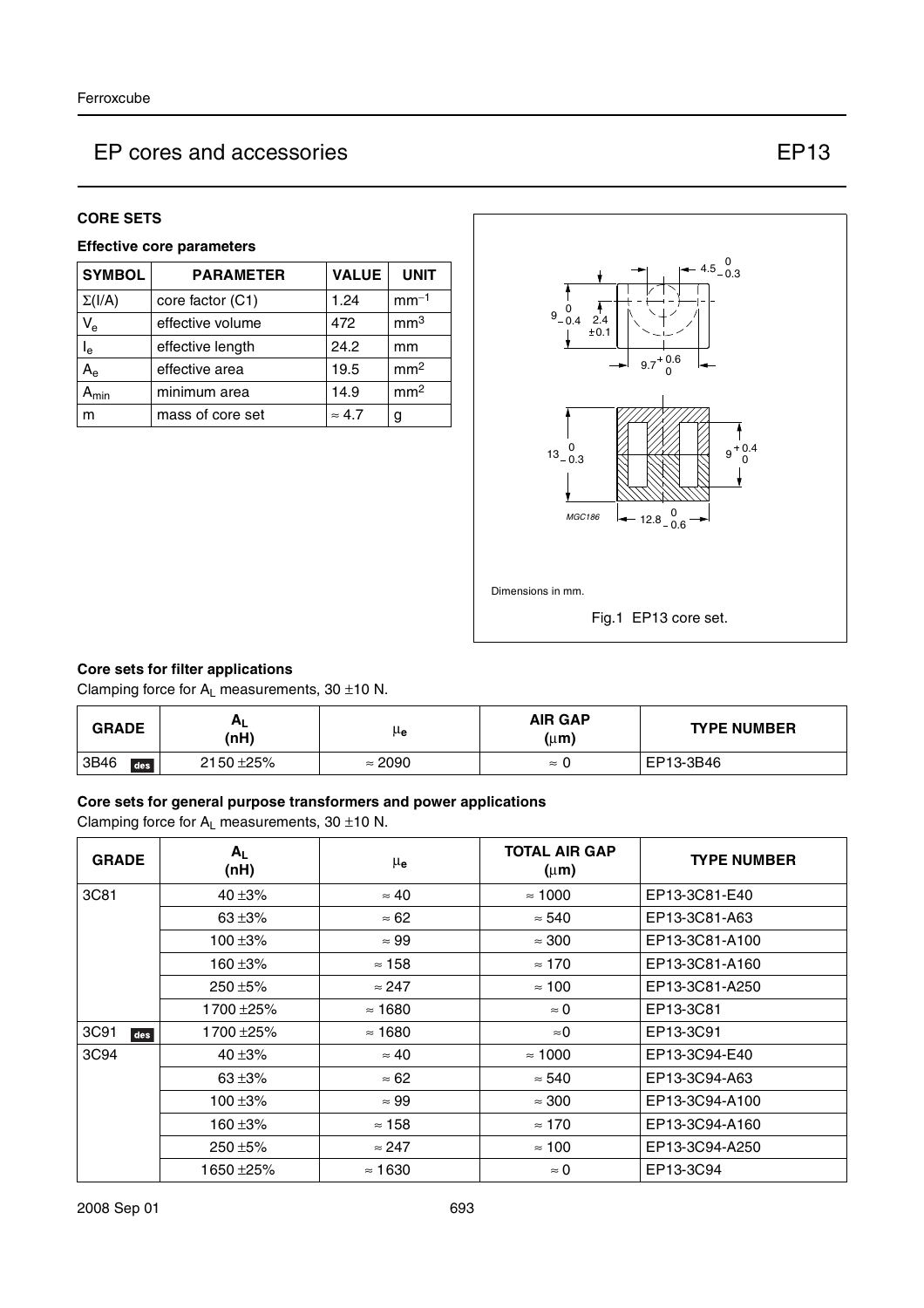| <b>GRADE</b> | $A_{L}$<br>(nH) | μe             | <b>TOTAL AIR GAP</b><br>$(\mu m)$ | <b>TYPE NUMBER</b> |
|--------------|-----------------|----------------|-----------------------------------|--------------------|
| 3C96<br>des  | 1500 ±25%       | $\approx$ 1480 | $\approx 0$                       | EP13-3C96          |
| 3F3          | 40 $\pm$ 3%     | $\approx 40$   | $\approx 1000$                    | EP13-3F3-E40       |
|              | $63 + 3%$       | $\approx 62$   | $\approx 540$                     | EP13-3F3-A63       |
|              | $100 + 3%$      | $\approx 99$   | $\approx 300$                     | EP13-3F3-A100      |
|              | $160 + 3%$      | $\approx$ 158  | $\approx 170$                     | EP13-3F3-A160      |
|              | $250 + 5%$      | $\approx$ 247  | $\approx$ 100                     | EP13-3F3-A250      |
|              | 1325 ± 25%      | $\approx$ 1310 | $\approx 0$                       | EP13-3F3           |
| 3F35<br>des  | 1100 ± 25%      | $\approx 1090$ | $\approx 0$                       | EP13-3F35          |

#### **Core sets of high permeability grades**

Clamping force for  $A_L$  measurements, 30  $\pm$ 10 N.

| <b>GRADE</b> | A <sub>1</sub><br>(nH) | μ <sub>e</sub> | <b>AIR GAP</b><br>$(\mu m)$ | <b>TYPE NUMBER</b> |
|--------------|------------------------|----------------|-----------------------------|--------------------|
| 3E27         | $4600 \pm 25\%$        | $\approx 4540$ | $\approx 0$                 | EP13-3E27          |
| 3E5          | 7000 +40/-30%          | $\approx 6900$ | $\approx 0$                 | EP13-3E5           |
| 3E55<br>des  | $100 + 3%$             | $\approx 99$   | $\approx$ 310               | EP13-3E55-A100     |
|              | $160 + 3%$             | $\approx$ 158  | $\approx$ 180               | EP13-3E55-A160     |
|              | $250 + 5\%$            | $\approx$ 247  | $\approx$ 110               | EP13-3E55-A250     |
|              | $315 + 5%$             | $\approx$ 311  | $\approx 80$                | EP13-3E55-A315     |
|              | 400 $\pm$ 8%           | $\approx$ 395  | $\approx 65$                | EP13-3E55-A400     |
|              | 630 $\pm$ 15%          | $\approx 622$  | $\approx 40$                | EP13-3E55-A630     |
|              | 7000 +40/-30%          | $\approx 6900$ | $\approx 0$                 | EP13-3E55          |
| 3E6          | 8500 +40/-30%          | $\approx 8400$ | $\approx 0$                 | EP13-3E6           |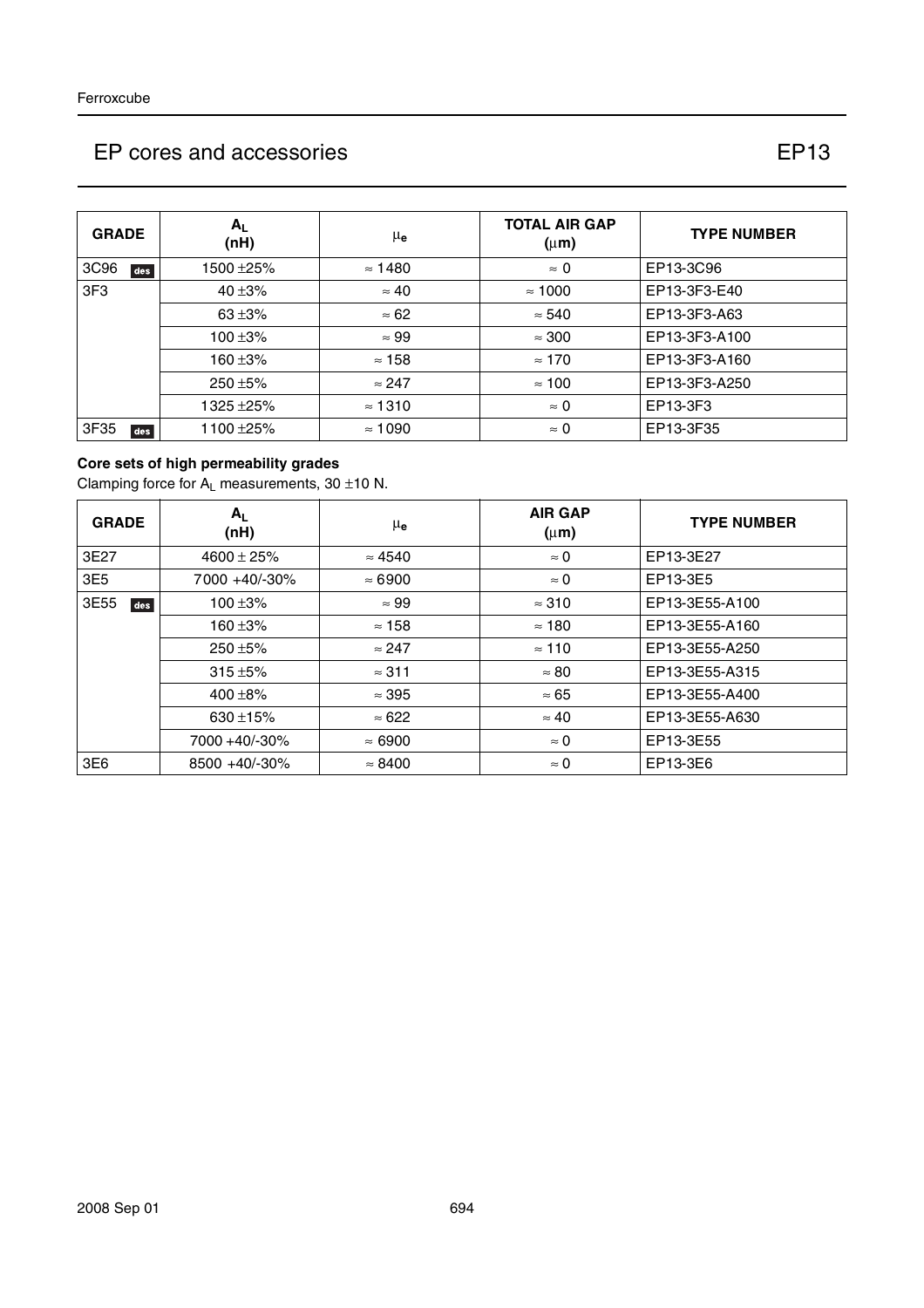#### **GRADE B** (mT) at  $\vert$  **CORE LOSS (W) at H = 250 A/m; f = 25 kHz; T = 100** °**C f = 25 kHz;**  $\hat{B} = 200 \text{ mT}; \quad \dot{B}$ **T = 100** °**C f = 100 kHz;**  $\hat{\mathbf{B}}$  = 100 mT;  $\qquad \begin{array}{|c} \hat{\mathbf{B}} \end{array}$ **T = 100** °**C f = 100 kHz;**  $\hat{\mathbf{B}} = 200 \text{ mT}; \quad | \quad \hat{\mathbf{B}}$ **T = 100** °**C f = 400 kHz; = 50 mT;** ˆ **T = 100** °**C** 3C81 ≥315 ≤ 0.1 −−− 3C91 ≥315 − ≤ 0.03(1) ≤ 0.17(1) − 3C94 ≥320 − ≤ 0.04 ≤ 0.22 − 3C96 ≥340 − ≤ 0.03 ≤ 0.17 ≤ 0.075 3F35 ≥300 − − − ≤ 0.04 3F3 │ ≥315 │ – │ ≤ 0.05 │ – │ ≤ 0.1

#### **Properties of core sets under power conditions**

#### **Properties of core sets under power conditions (continued)**

|                 | $B(mT)$ at                                      | CORE LOSS (W) at                               |                                                  |                                              |                                                    |
|-----------------|-------------------------------------------------|------------------------------------------------|--------------------------------------------------|----------------------------------------------|----------------------------------------------------|
| <b>GRADE</b>    | $H = 250$ A/m;<br>$f = 25$ kHz;<br>$T = 100 °C$ | $f = 500$ kHz;<br>$B = 50 mT;$<br>$T = 100 °C$ | $f = 500$ kHz;<br>$B = 100 mT$ ;<br>$T = 100 °C$ | $f = 1$ MHz;<br>$B = 30 mT;$<br>$T = 100 °C$ | $f = 3$ MHz;<br>$\hat{B} = 10$ mT;<br>$T = 100 °C$ |
| 3C81            | $\geq 315$                                      |                                                |                                                  |                                              |                                                    |
| 3C91            | $\geq 315$                                      |                                                |                                                  |                                              |                                                    |
| 3C94            | $\geq$ 320                                      |                                                |                                                  |                                              |                                                    |
| 3C96            | $\geq$ 340                                      | $\leq 0.15$                                    |                                                  |                                              |                                                    |
| 3F35            | $\geq$ 300                                      | $\leq 0.06$                                    | $\leq 0.45$                                      |                                              |                                                    |
| 3F <sub>3</sub> | $\geq$ 315                                      |                                                |                                                  |                                              |                                                    |

**Note**

1. Measured at 60 °C.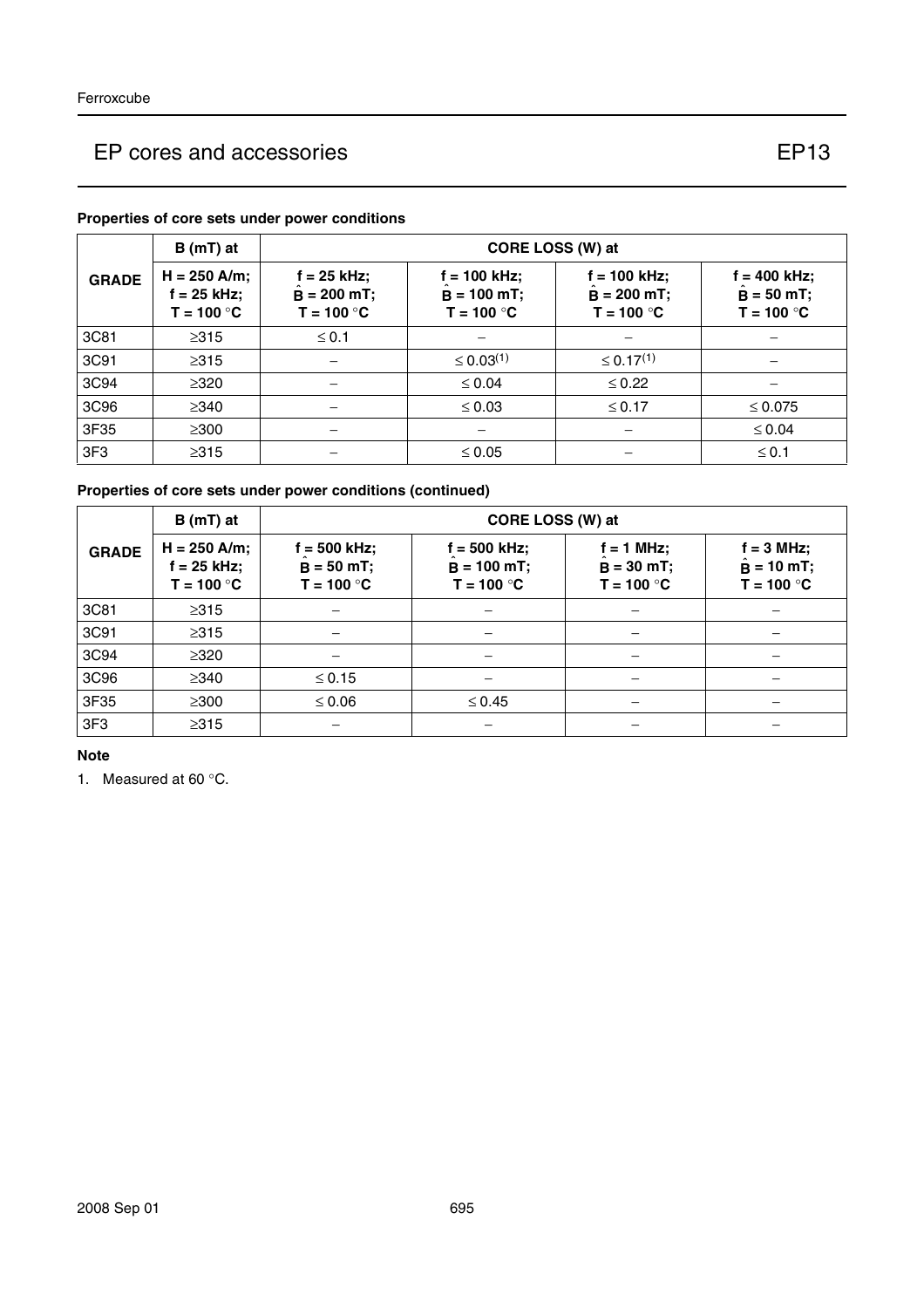### **COIL FORMERS**

#### **General data**

| <b>PARAMETER</b>              | <b>SPECIFICATION</b>                                                                                                   |
|-------------------------------|------------------------------------------------------------------------------------------------------------------------|
| l Coil former material        | phenolformaldehyde (PF), glass-reinforced, flame retardant in accordance with<br>"UL 94V-0"; UL file number: E41429(M) |
| l Pin material                | copper clad steel, tin (Sn) plated                                                                                     |
| Maximum operating temperature | 180 °C, <i>"IEC 60085"</i> , class H                                                                                   |
| Resistance to soldering heat  | "IEC 60068-2-20", Part 2, Test Tb, method 1B: 350 °C, 3.5 s                                                            |
| Solderability                 | "IEC 60068-2-20", Part 2, Test Ta, method 1: 235 °C, 2 s                                                               |



### **Winding data and area product for 10-pins EP13 coil former**

| <b>NUMBER OF</b><br><b>SECTIONS</b> | <b>WINDING</b><br><b>AREA</b><br>(mm <sup>2</sup> ) | <b>MINIMUM</b><br><b>WINDING</b><br><b>WIDTH</b><br>(mm) | <b>AVERAGE</b><br><b>LENGTH OF</b><br><b>TURN</b><br>(mm) | <b>AREA</b><br><b>PRODUCT</b><br>Ae x Aw<br>(mm <sup>4</sup> ) | <b>TYPE NUMBER</b> |
|-------------------------------------|-----------------------------------------------------|----------------------------------------------------------|-----------------------------------------------------------|----------------------------------------------------------------|--------------------|
|                                     | 13.6                                                | 7.6                                                      | 23.8                                                      | 265                                                            | CSH-EP13-1S-10P    |
|                                     | $2 \times 6.1$                                      | $2 \times 3.4$                                           | 23.8                                                      | $2 \times 119$                                                 | CSH-EP13-2S-10P    |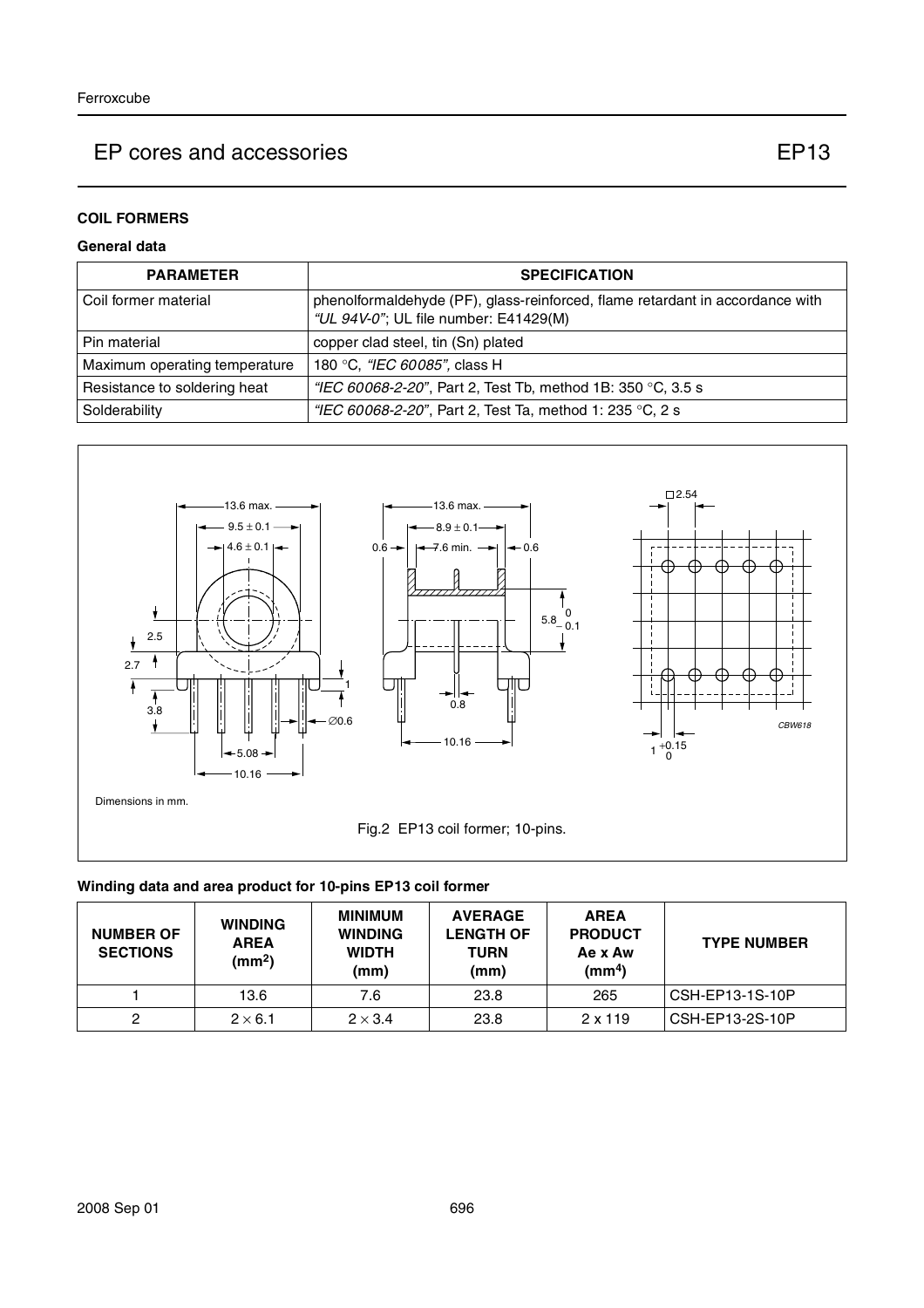#### **General data CSHS-EP13-1S-10P-T**

| <b>PARAMETER</b>              | <b>SPECIFICATION</b>                                                                                                   |
|-------------------------------|------------------------------------------------------------------------------------------------------------------------|
| l Coil former material        | phenolformaldehyde (PF), glass-reinforced, flame retardant in accordance with<br>"UL 94V-0"; UL file number E41429 (M) |
| l Pin material                | copper-clad steel, tin (Sn) plated                                                                                     |
| Maximum operating temperature | 155 °C, <i>"IEC 60085"</i> , class F                                                                                   |
| Resistance to soldering heat  | "IEC 60068-2-20", Part 2, Test Tb, method 1B, 350 °C, 3.5 s                                                            |
| Solderability                 | "IEC 60068-2-20", Part 2, Test Ta, method 1, 235 °C, 2 s                                                               |



### **Winding data and area product for EP13 coil former**

| <b>NUMBER OF</b><br><b>SECTIONS</b> | <b>MINIMUM</b><br><b>WINDING</b><br><b>AREA</b><br>(mm <sup>2</sup> ) | <b>NOMINAL</b><br><b>WINDING</b><br><b>WIDTH</b><br>(mm) | <b>AVERAGE</b><br><b>LENGTH OF</b><br><b>TURN</b><br>(mm) | <b>AREA</b><br><b>PRODUCT</b><br>Ae x Aw<br>$\text{(mm}^4)$ | <b>TYPE NUMBER</b> |
|-------------------------------------|-----------------------------------------------------------------------|----------------------------------------------------------|-----------------------------------------------------------|-------------------------------------------------------------|--------------------|
|                                     | 13.5                                                                  | 7.5                                                      | 23.8                                                      | 263                                                         | CSHS-EP13-1S-10P-T |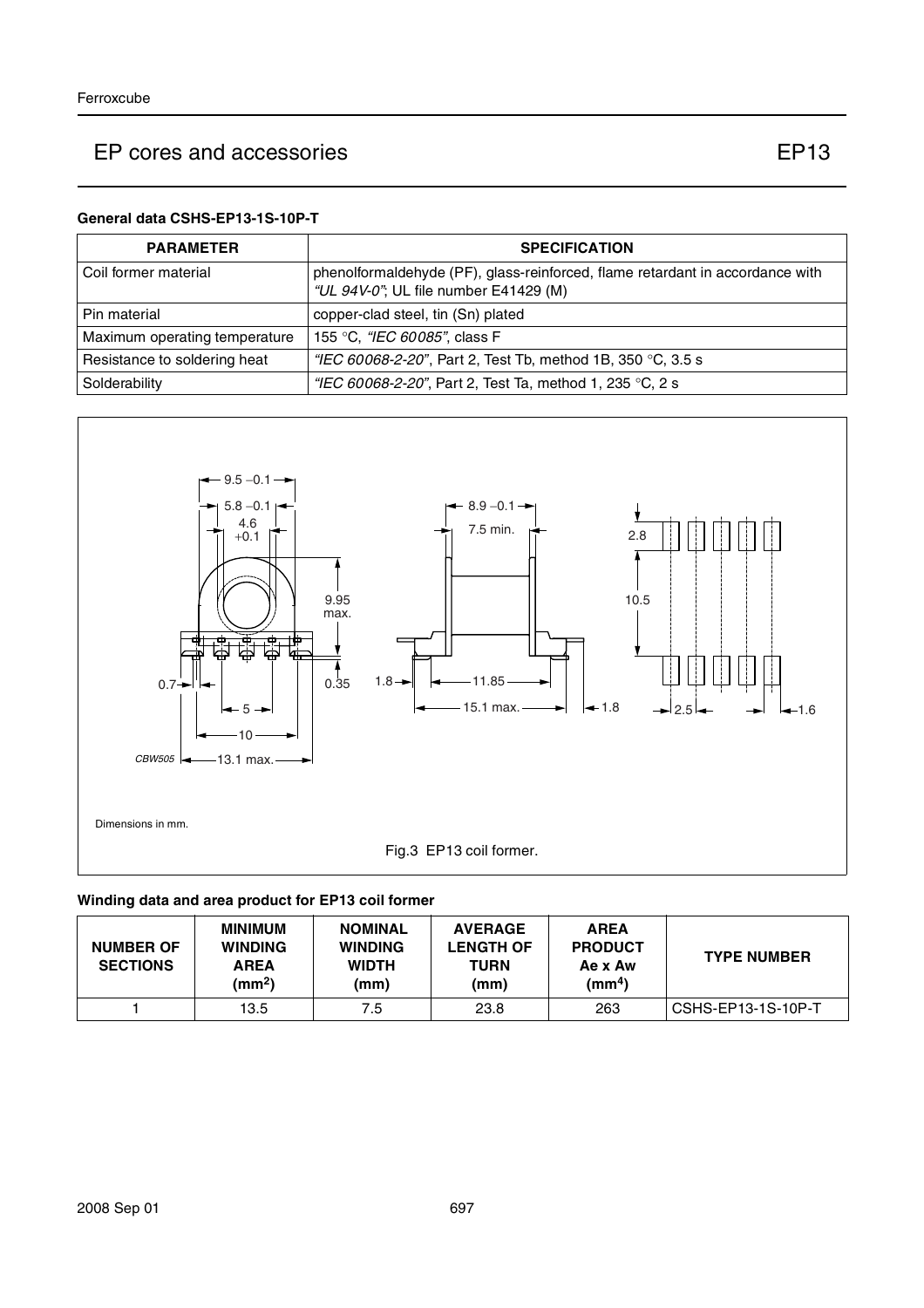#### **MOUNTING PARTS**

#### **General data**

| <b>ITEM</b> | <b>REMARKS</b>                                            | <b>FIGURE</b> | <b>TYPE NUMBER</b> |
|-------------|-----------------------------------------------------------|---------------|--------------------|
| Clasp       | copper-nickel-zinc alloy (nickel silver), tin (Sb) plated |               | I CLA-EP13         |
| Spring      | copper-nickel-zinc alloy (nickel silver)                  |               | I SPR-EP13         |
| Clip        | stainless steel (CrNi); clamping force $\approx$ 32 N     |               | I CLI-EP13         |